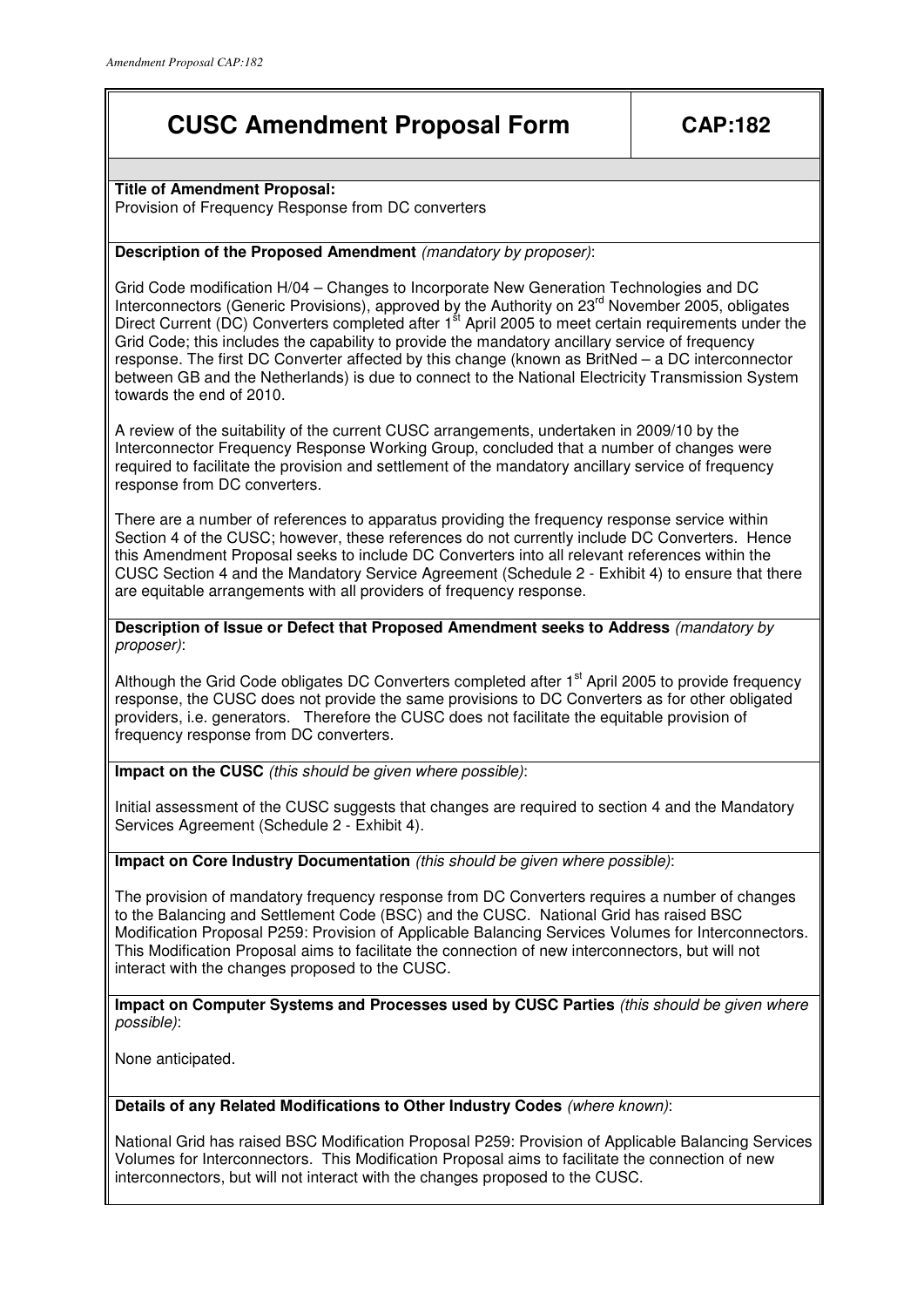**Justification for Proposed Amendment with Reference to Applicable CUSC Objectives\*\***  (mandatory by proposer):

(a) the efficient discharge by the Licensee of the obligations imposed on it by the Act and the Transmission Licence

The Amendment Proposal will ensure that all parties obliged to provide mandatory frequency response are treated in a non-discriminatory manner.

(b) facilitate the effective competition in the generation and supply of electricity, and (so far as consistent therewith) facilitating such competition in the sale, distribution and purchase of electricity

The Amendment Proposal will ensure that DC Converters can provide mandatory frequency response equitably with other mandatory providers such as generators, facilitating competition in the provision of balancing services.

| <b>Details of Proposer:</b><br>Organisation's Name:                                                                     | <b>National Grid</b>                                                                                        |
|-------------------------------------------------------------------------------------------------------------------------|-------------------------------------------------------------------------------------------------------------|
| Capacity in which the Amendment is<br>being proposed:<br>(i.e. CUSC Party, BSC Party or<br>"National Consumer Council") | <b>CUSC Party</b>                                                                                           |
| <b>Details of Proposer's Representative:</b><br>Name:<br>Organisation:<br>Telephone Number:<br>Fmail Address:           | Malcolm Arthur<br>National Grid Electricity Transmission plc<br>01926 654909<br>malcolm.arthur@uk.ngrid.com |
| <b>Details of Representative's Alternate:</b><br>Name:<br>Organisation:<br>Telephone Number:<br>Email Address:          | Alex Thomason<br>National Grid Electricity Transmission plc<br>01926 656379<br>Alex.thomason@uk.ngrid.com   |
| <b>Attachments (No):</b><br>If Yes, Title and No. of pages of each Attachment:                                          |                                                                                                             |

## **Notes:**

- 1. Those wishing to propose an Amendment to the CUSC should do so by filling in this "Amendment Proposal Form" that is based on the provisions contained in Section 8.15 of the CUSC. The form seeks to ascertain details about the Amendment Proposal so that the Amendments Panel can determine more clearly whether the proposal should be considered by a Working Group or go straight to wider National Grid Consultation.
- 2. The Panel Secretary will check that the form has been completed, in accordance with the requirements of the CUSC, prior to submitting it to the Panel. If the Panel Secretary accepts the Amendment Proposal form as complete, then he will write back to the Proposer informing him of the reference number for the Amendment Proposal and the date on which the Proposal will be considered by the Panel. If, in the opinion of the Panel Secretary, the form fails to provide the information required in the CUSC, then he may reject the Proposal. The Panel Secretary will inform the Proposer of the rejection and report the matter to the Panel at their next meeting. The Panel can